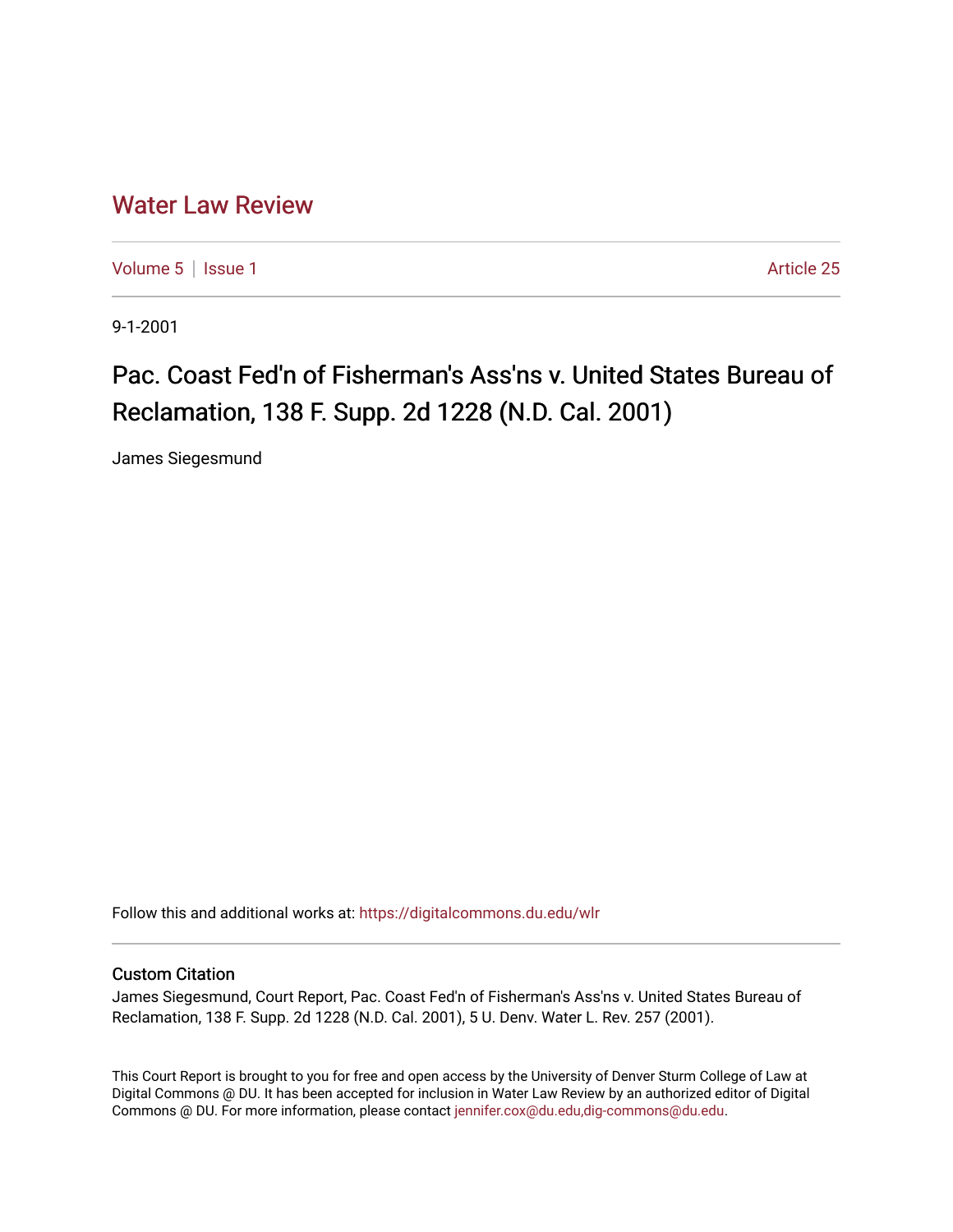Pac. Coast Fed'n of Fisherman's Ass'ns v. United States Bureau of Reclamation, **138** F. Supp. **2d 1228 (N.D.** Cal. 2001) (holding the Bureau of Reclamation failed to follow the procedural guidelines of the Endangered Species Act when it implemented its 2000 operations plan for the Klamath Project, and enjoining the Bureau from continuing with that plan until it complied with such guidelines).

The Klamath Project ("Project") is actually a series of water diversion projects, including a number of dams, located in Oregon and California within the Upper Klamath and Lost River Basins. The Bureau of Reclamation ("Bureau") manages water usage, including flow rates, throughout the Project. The Iron Gate Dam in California is<br>the furthest downstream dam in the Project. The stretch of the the furthest downstream dam in the Project. Klamath River below Iron Gate Dam is a critical habitat for Coho salmon, a species listed as "threatened" under the Endangered Species Act ("ESA").

Under the terms of the ESA, the Bureau must prepare a biological assessment if it learns a threatened species is present in an area where it proposes an action. The purpose of this assessment is to determine the effect of the proposed action on the threatened species. Should the Bureau find the threatened species would not be affected, the Secretary of the Interior ("Secretary") must concur with this finding. Should the Bureau find the proposed action would affect the threatened species, it must request formal consultation from the Secretary, who must then prepare a biological opinion, stating whether, in its opinion, the proposed action is likely to jeopardize the threatened species. With respect to Coho salmon, the Secretary's authority has been delegated to the National Marine Fisheries Service  $("NMFS").$ 

On April 26, 2000, the Bureau implemented its operations plan for the Project for the year 2000. Although it was engaged in discussions with the NMFS, the Pacific Coast Federation of Fisherman's Associations ("Pacific Coast") filed a motion for relief based on the Bureau's alleged violations of the ESA. Pacific Coast charged the Bureau had not followed the above procedure in implementing its operations plan, and, thus, had taken irrevocable action resulting in harm to Coho salmon. Pacific Coast, the Bureau, and an interpleading party then each filed a motion for summary judgment. The court granted Pacific Coast's motion, and granted in part and denied in part the (nearly identical) motions of the Bureau and the interpleader. As such, the court enjoined the Bureau from sending certain deliveries of irrigation water down the Klamath.

No material facts were disputed in the case. The Bureau knew the Coho salmon was a threatened species, and it knew its regulation of flow rates from the Iron Gate Dam would affect those species. Therefore, under the ESA, it was required to request formal consultation from the NMFS on any plan that affected those flow rates. Yet, the Bureau never prepared a biological assessment, let alone